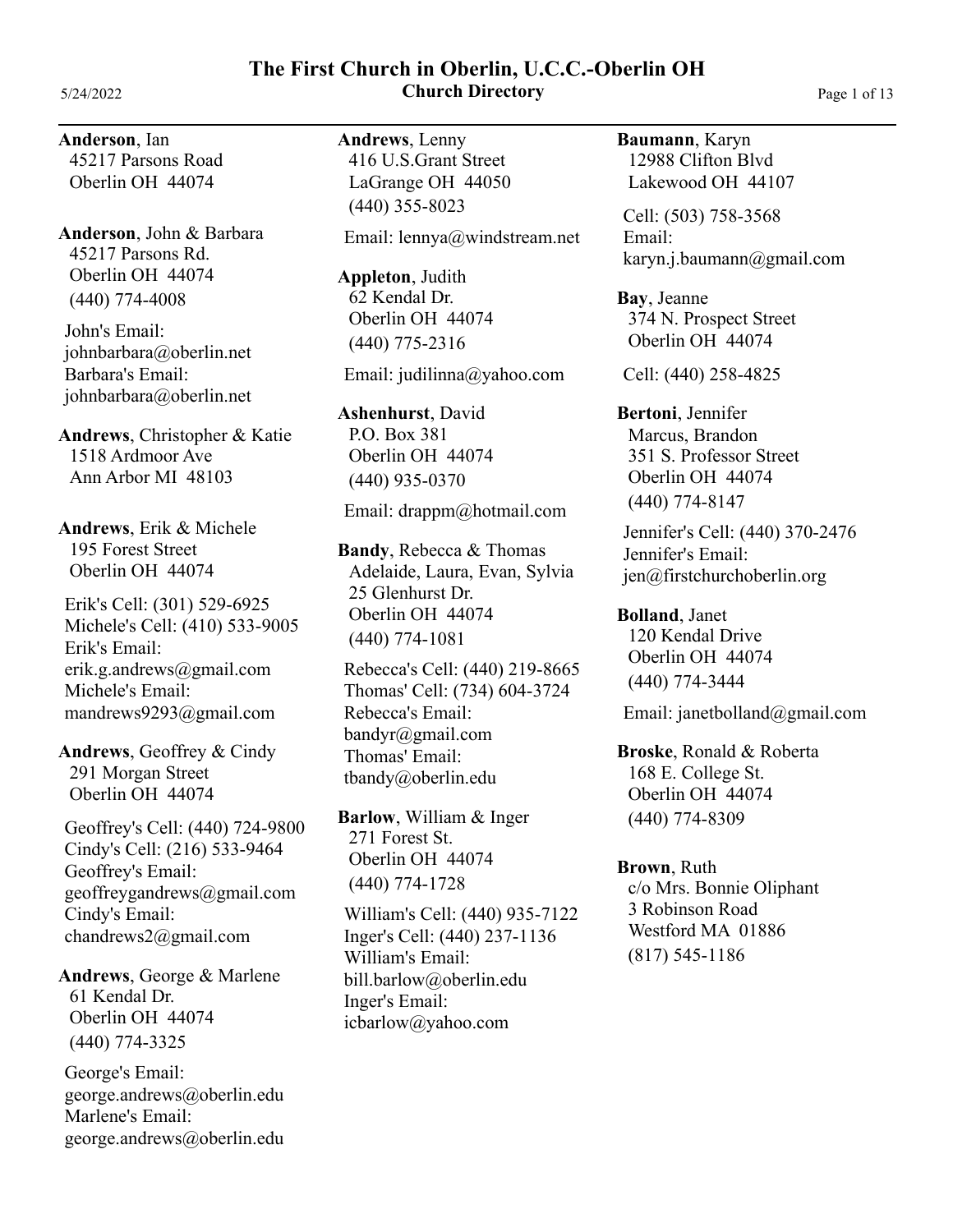### **The First Church in Oberlin, U.C.C.-Oberlin OH** 5/24/2022 **Church Directory** Page 2 of 13

### **Browne**, David & Nancy

(440) 574-9056 345 Lear Rd, Apt 157 Avon Lake OH 44012

David's Cell: (440) 574-9056 David's Email: browne\_david@hotmail.com Nancy's Email: browne\_david@hotmail.com

### **Brueggemann**, Mindy

Anna Fritz, Matt Fritz (440) 775-4580 309 Reamer Place Oberlin OH 44074

Mindy's Cell: (612) 309-5126 Mindy's Email: mindybrueggemann@yahoo.com

# **Buck**, Martin

(440) 775-0556 60 North Cedar Street Oberlin OH 44074

Cell: (440) 225-7160 Email: mbuck@oberlin.net

**Burke**, Brian & Carol 111 Cornerstone Ave. Wellington OH 44090

Brian's Cell: (440) 225-4458 Brian's Email: pastorbdburke@gmail.com Carol's Email: cawburke@gmail.com Carol's Cell: (440) 225-4453

**Burns**, Marilyn (440) 774-3541 153 Kendal Drive Oberlin OH 44074

Email: mdfburns@oberlin.net

**Caldwell**, Marleen & Valerie Kepner Peter Caldwell-Kepner, Molly Caldwell-Kepner 17 Hawthorne Drive Oberlin OH 44074

Marleen's Cell: (440) 935-7723 Marleen's Email: marleenjoan@yahoo.com Valerie Kepner's Email: val.kepner@oberlin.edu Valerie Kepner's Cell: (216) 401- 2194

**Campbell**, Matthew & Holly Lilah, Stella (440) 759-0154 11840 Durkee Road Grafton OH 44044

Matthew's Cell: (440) 225-1600 Matthew's Email: bampcell@gmail.com Holly's Email: holly\_campbell07@yahoo.com Holly's Cell: (440) 759-0154

**Carter**, Brian & Kristan Max, Leo (440) 774-2487 14166 West Road Oberlin OH 44074

Brian's Cell: (440) 465-6827 Kristan's Email: kbbcarter@msn.com Kristan's Cell: (440) 665-4860 **Cavanaugh**, John & Sarah Colson (440) 774-2538 120 Pyle/S.Amherst Road Oberlin OH 44074

John's Cell: (440) 935-6699 John's Email: jcavanau@oberlin.edu Sarah Colson's Email: scolson@oberlinschools.net Sarah Colson's Cell: (440) 242- 9220

**Cavanaugh**, Katherine 120 Pyle/S. Amherst Road Oberlin OH 44074

**Cavanaugh**, Nora 120 Pyle/S. Amherst Road Oberlin OH 44074

**Cavanaugh**, Sophia 120 Pyle/S. Amherst Road Oberlin OH 44074

**Cheek**, Ken & Jane (440) 774-6641 114 Kendal Drive Oberlin OH 44074

Ken's Email: kennethcheek@gmail.com Jane's Email: janecheek@gmail.com

**Clark**, George (440) 775-4725 46890 W. Hamilton Road Oberlin OH 44074

Cell: (440) 309-0181 Email: gclark@oberlin.edu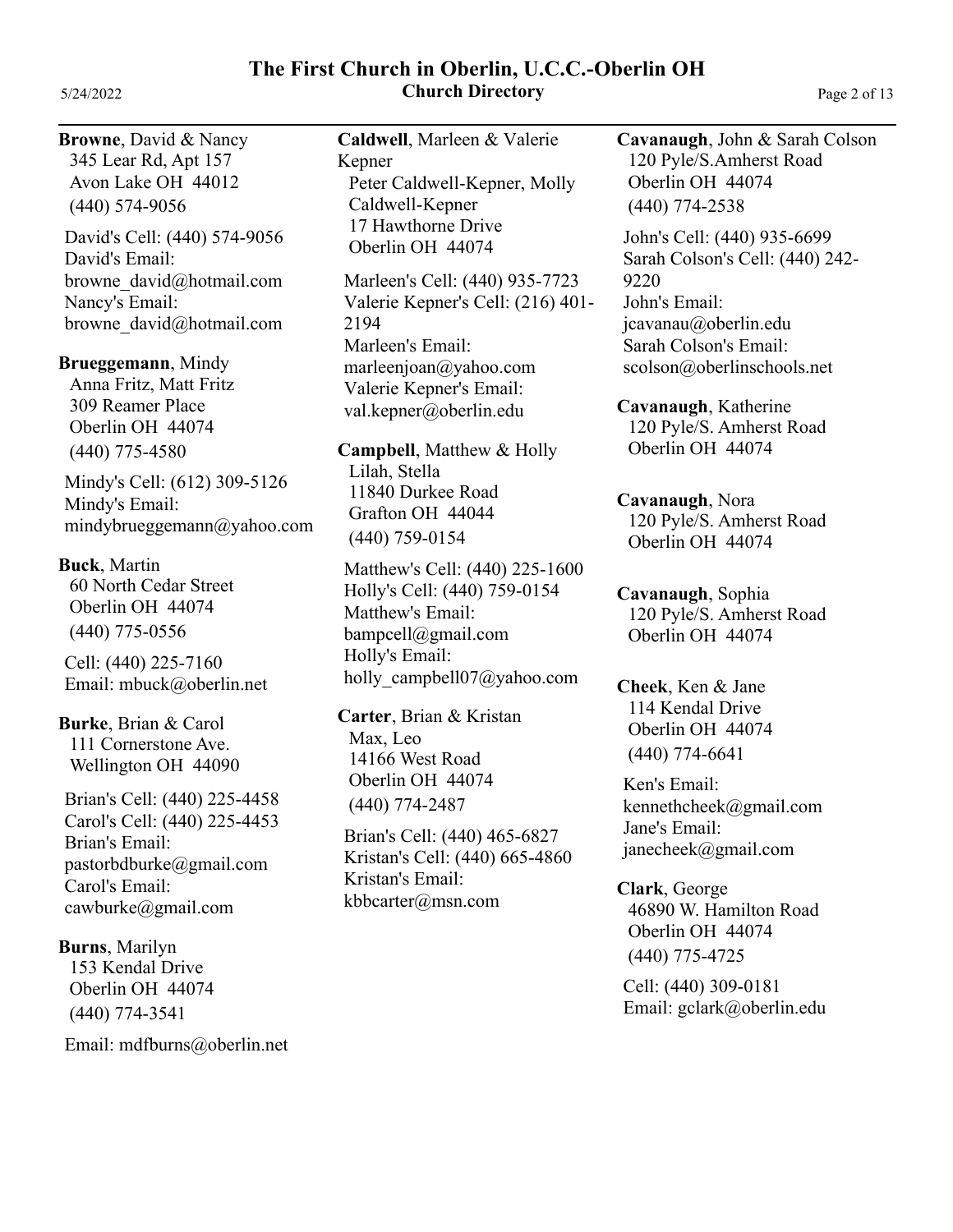### **The First Church in Oberlin, U.C.C.-Oberlin OH** 5/24/2022 **Church Directory** Page 3 of 13

**Clark**, Ruth Ann & Ardith Hayes Ruth Ann's Cell: (440) 935-2393 Ruth Ann's Email: ruthann.clark@mac.com Ardith Hayes' Email: ardith.hayes@me.com Ardith Hayes' Cell: (440) 554- 8812 (440) 554-8812 211 Kendal Drive Oberlin OH 44074 **Cocco**, Deb & Carl Jacobson Deb's Email: obiedeborah@aol.com Carl Jacobson's Email: obiecarlo@gmail.com Carl Jacobson's Cell: (440) 506- 0602 248 Elm Street Oberlin OH 44074-1558 **Colson**, Sarah & John Cavanaugh Sarah's Cell: (440) 242-9220 Sarah's Email: scolson@oberlinschools.net John Cavanaugh's Email: jcavanau@oberlin.edu John Cavanaugh's Cell: (440) 935- 6699 (440) 774-2538 120 Pyle/S.Amherst Road Oberlin OH 44074 **Comings**, Sidney (440) 774-3711 263 Elm St. Oberlin OH 44074 **Conway**, Rollin & Anne Rollin's Cell: (440) 864-4541 Rollin's Email: arconway130@gmail.com Anne's Email: arconway130@gmail.com Anne's Cell: (440) 346-8834 96 Kendal Drive Oberlin OH 44074 **Cooke**, Vera Email: vecooke@oberlin.net (440) 774-8219 252 Kendal Drive Oberlin OH 44074-1910 **Cooper**, Roger & Frances (440) 775-7711 108 Kendal Drive Oberlin OH 44074 **Cramer**, Tom (440) 775-7601 211 Forest St. Oberlin OH 44074 **Cummins**, Nancy Email: nancjc@aol.com (440) 775-2114 408 State St. P. O. Box 32 Kipton OH 44049 **Curtis**, Leslie Email: lesliecurtis231@gmail.com (440) 775-3444 231 Eastern Ave. Oberlin OH 44074 **Dakos**, Jessica Cell: (440) 371-0775 Email: jdakos2009@gmail.com (440) 775-7723 406 W. College Street Oberlin OH 44074 **Dakos**, Steve & Joann Steve's Cell: (440) 315-9532 Steve's Email: sdakos@frontier.com Joann's Email: joanndakos@frontier.com (440) 775-7723 406 W. College Street Oberlin OH 44074 **Darcy**, Warren & Marsha Warren's Cell: (440) 221-0244 Marsha's Email: westie69@yahoo.com Marsha's Cell: (440) 221-6134 (440) 774-5514 268 Forest Street Oberlin OH 44074 **Daugherty**, Joyce Cell: (440) 935-6785 (440) 935-6785 91 Maple Street Apt. B24 Oberlin OH 44074 **Davis**, Barbara Cell: (440) 732-8610 Email: davis98141@gmail.com (440) 774-1660 249 Kendal Drive Oberlin OH 44074

**Dakos**, Allison

(440) 371-2177

2321 Peale Drive Saginaw MI 48602

Email: allisondakos@gmail.com

**Davis**, Bill & Nancy (440) 647-6379 47627 Peck Wadsworth Rd. Wellington OH 44090

Bill's Email: wdavisiii@yahoo.com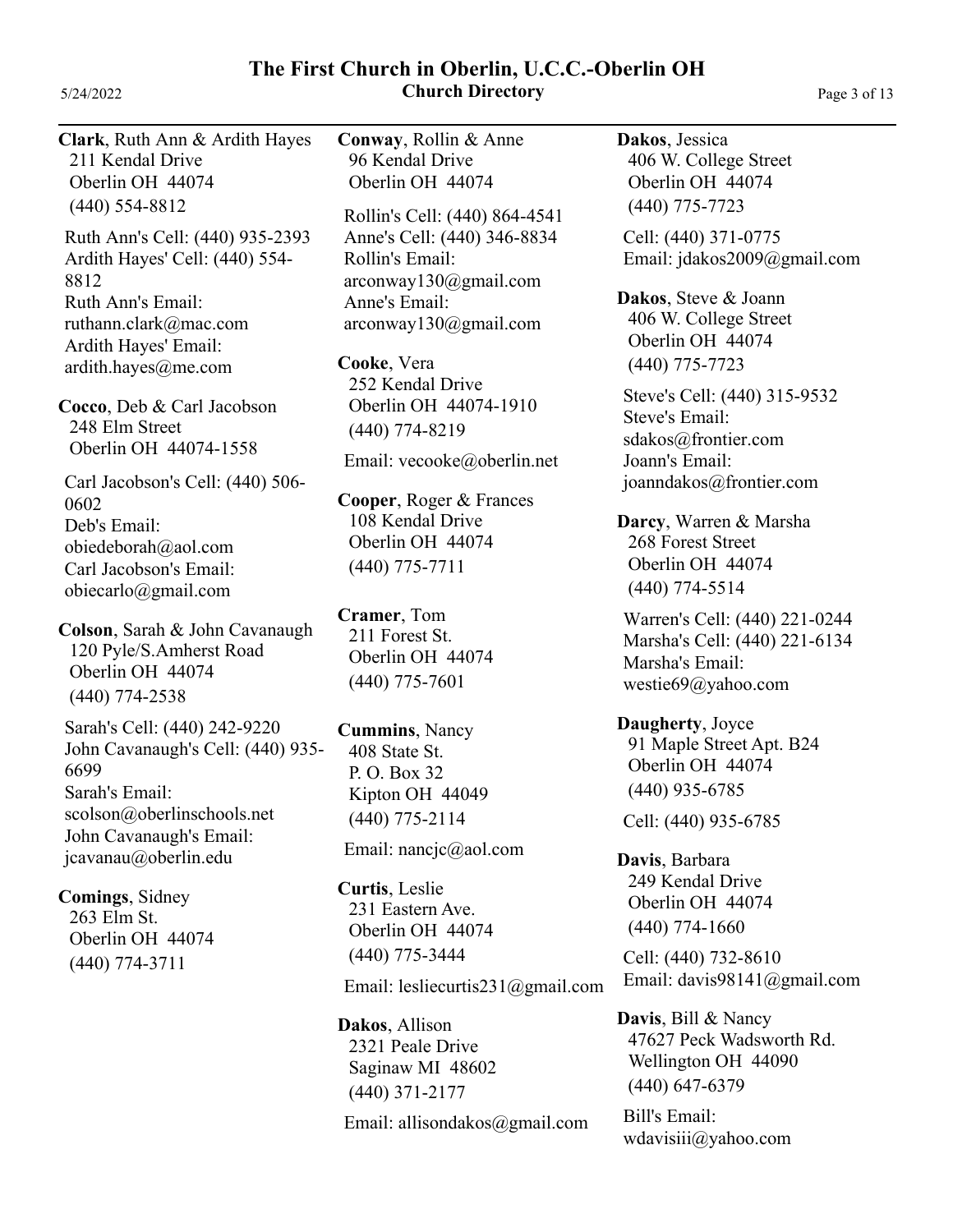# **The First Church in Oberlin, U.C.C.-Oberlin OH** 5/24/2022 **Church Directory** Page 4 of 13

### **Dial**, Charles (440) 641-0124 27959 Gardenia Dr. N Olmsted OH 44070

Cell: (440) 779-4030 Email: cedial@sundialsolutions.com

**Domain**, Frank (440) 774-8167 124 Pyle Road Oberlin OH 44074

Email: frankd@oberlin.net

**Domain**, Terri & Malcolm (440) 935-1599 200 Eastern Ave. Oberlin OH 44074

Terri's Email: tldomain918@gmail.com

**Donohue**, Aron 45555 Telegraph Road Elyria 44035

Email: arondonodue@yahoo.com

**Drummond**, Marion (440) 774-2424 84 Shipherd Circle Oberlin OH 44074

Cell: (440) 829-8372 Email: drummondmarion@oberlin.net

**Duey**, Aleta (440) 935-3546 31 Canterbury Circle Oberlin OH 44074

Cell: (440) 935-3546 Email: acduey@aol.com **Eaton**, Paul 719 Shadow Creek Trail Amherst OH 44001

Cell: (440) 984-7579 Email: pdeaton50@yahoo.com

**Eck**, Adam & Elizabeth 123 Cypress Street Oberlin OH 44074

Adam's Email: adam.elizabeth.eck@gmail.com Elizabeth's Email: adam.elizabeth.eck@gmail.com

**Elder**, John & Anne (440) 774-2947 121 Kendal Drive Oberlin OH 44074-1905

John's Cell: (440) 935-7075 John's Email: JohnDElder@aol.com

**Ellis**, Milton & Margaret Ann (440) 935-2350 101 Kendal Drive Oberlin OH 44074

Milton's Cell: (440) 935-2350 Milton's Email: mjellis@oberlin.net Margaret Ann's Email: mjellis@oberlin.net Margaret Ann's Cell: (440) 935- 2185

**Escobar**, Hilary Miriam (440) 781-0951 3232 W 32nd St. Upstairs Cleveland OH 44109

Hilary's Cell: (440) 781-0951 Hilary's Email: whiteheadh24@yahoo.com

**Evans**, Gordon & Barbara (231) 930-8679 43 Kendal Drive Oberlin OH 44074

Gordon's Cell: (231) 930-8679 Gordon's Email: chezbarb2@gmail.com Barbara's Email: chezbarb2@gmail.com Barbara's Cell: (231) 930-8679

**Ferguson**, Janet (440) 774-3897 Kendal resident - unable to receive mail

**Flood**, Charles (440) 774-3344 42 Colony Dr. Oberlin OH 44074

**Flood**, Dennis & Suzanne (440) 774-8234 161 Forest St. Oberlin OH 44074

Dennis' Cell: (440) 935-4872 Dennis' Email: dflood140@oberlin.net Suzanne's Email: sueflood@oberlin.net Suzanne's Cell: (440) 935-4873

**Fuquay**, Monica 55 E. College St. #206 Oberlin OH 44074

Cell: (440) 346-0268 Email: monicafohio@yahoo.com

**Gargasz**, Bryan NO FORWARDING ADDRESS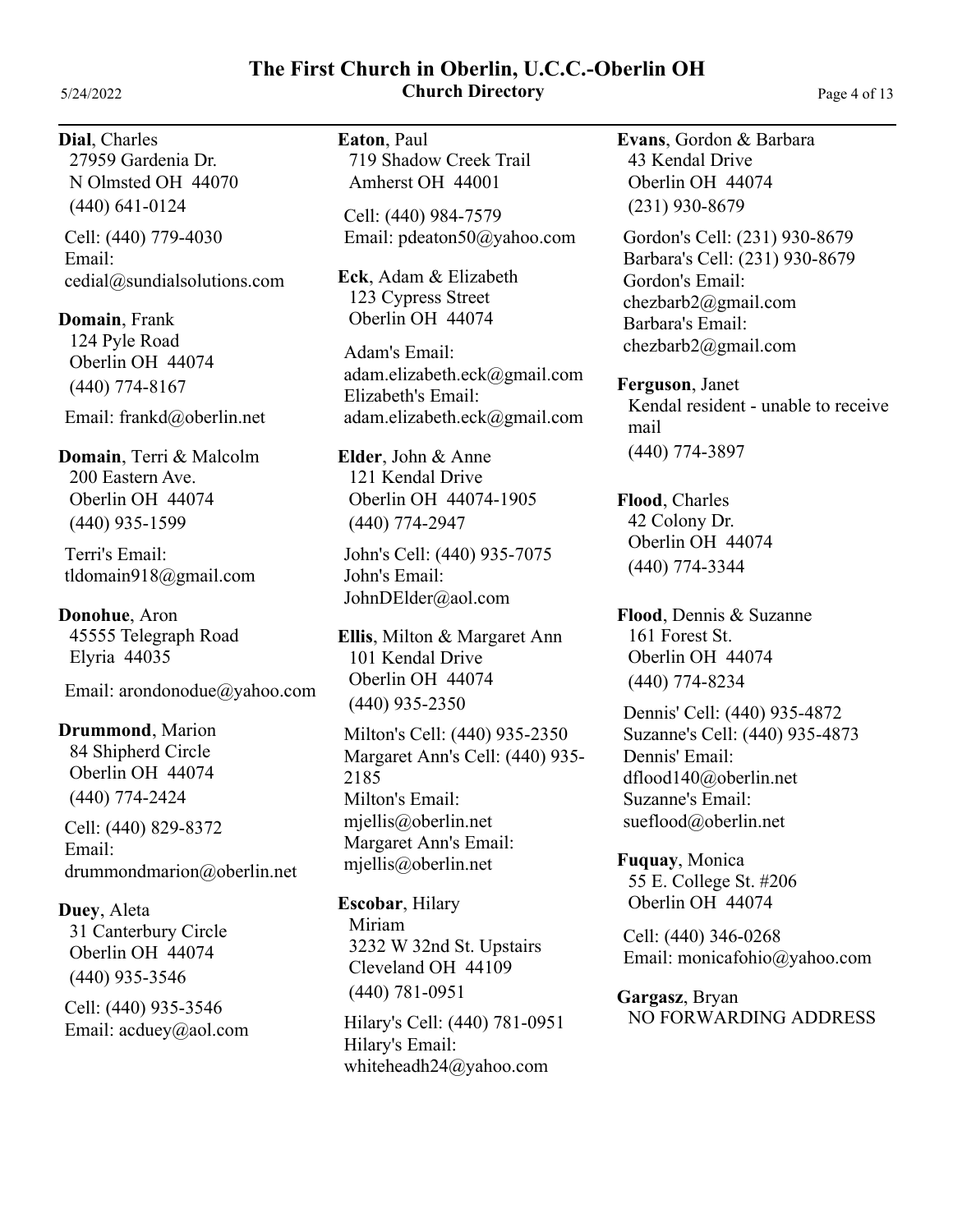**The First Church in Oberlin, U.C.C.-Oberlin OH** 5/24/2022 **Church Directory** Page 5 of 13

**Gargasz**, Deidre & Bruce (440) 960-5269 2604 Mills Dr. Lorain OH 44052

Deidre's Cell: (440) 864-3438 Deidre's Email: deidregargasz@gmail.com Bruce's Email: bgargasz.231@yahoo.com

**Gargasz**, Dylan 2604 Mills Drive Lorain OH 44052

Email: dylangargasz@gmail.com

**Gargasz**, Tyler 2604 Mills Drive Lorain OH 44052

Email: 314gargasztyler@gmail.com

**Garvelink**, Richard & Ann (440) 366-9449 8663 Olinda Way, Unit 7507 Fort Myers FL 33912

Ann's Email: garvelinkann@gmail.com Ann's Cell: (440) 346-5810

**Garver**, Andrew & Elizabeth (310) 801-4797 97 King Street Oberlin OH 44074

Andrew's Email: andrew@144audio.com Elizabeth's Email: emailthegarvers@gmail.com

**Garver**, Nancy 139 Kendal Drive Oberlin OH 44074-1906

Cell: (440) 665-1245 Email: bradfordng25@gmail.com **Gates**, Alice (503) 320-8763 7312 NE 6th Ave. Portland OR 97211-2836

Email: alicebgates@gmail.com

**Gates**, John & Linda (440) 774-5484 250 E. College St. Oberlin OH 44074

John's Cell: (440) 320-1623 John's Email: jfgates@oberlin.net Linda's Email: linda.gates@oberlin.edu Linda's Cell: (440) 320-1542

**Gleason**, Jane (440) 610-1401 P. O. Box 493 Elyria OH 44035

Cell: (440) 610-1401 Email: sandfishandgems@live.com

**Gorfain**, Phyllis & Bruce Richards (440) 774-8412 209 Kendal Drive Oberlin OH 44074

Bruce Richards' Email: bruce.richards@oberlin.edu

**Gray**, Nancy (440) 537-2219 514 Kendal Drive Oberlin OH 44074

Cell: (440) 537-2219 Email: najg@oberlin.net

**Grayson**, David (440) 965-5660 11595 Gore Orphanage Rd. Wakeman OH 44889-9561

Cell: (440) 537-4840 Email: djgmd@centurytel.net **Gueulette**, David & Margaret (815) 766-0036 34 Nantucket Circle Oberlin OH 44074

David's Email: davidgueulette@yahoo.com Margaret's Email: margaretgueulette86@gmail.com Margaret's Cell: (815) 766-0036

**Hall**, Roger & Carol (440) 476-1420 73 Kendal Drive Oberlin OH 44074

Roger's Cell: (440) 476-1420 Roger's Email: cnrhall@gmail.com Carol's Email: cnrhall@gmail.com Carol's Cell: (440) 476-1420

**Hamilton**, Bill (646) 322-6637 228 Elm St Oberlin OH 44074

Cell: (646) 322-6637 Email: willmh@msn.com

**Hampton**, Tacie 1259 1/2 E. Erie St. Lorain OH 44052

Cell: (440) 396-7771 Email: hboatdoc@aol.com

**Harvey**, Carol (440) 774-3582 46 Kendal Drive Oberlin OH 44074

Email: hcarolharvey@aol.com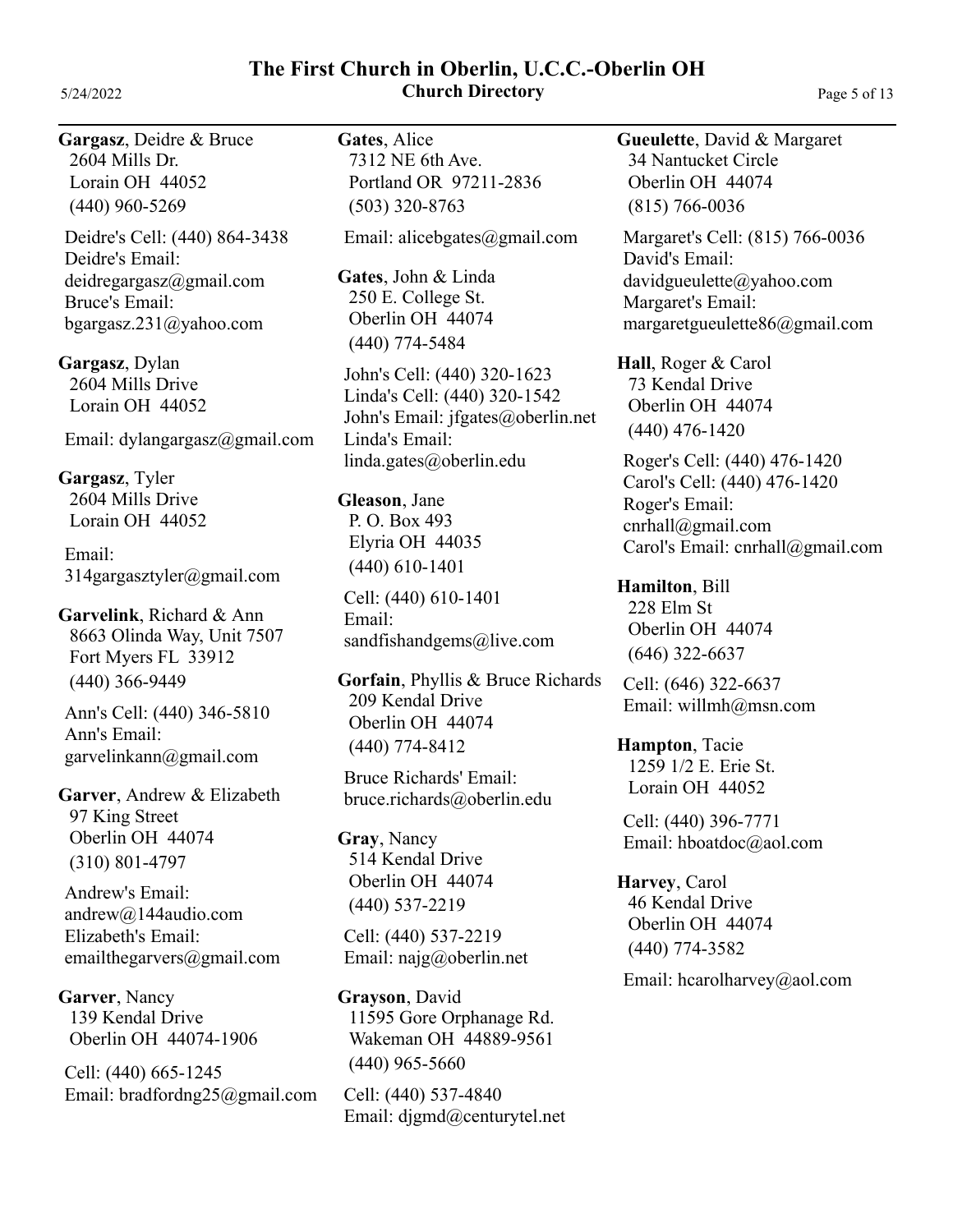### **The First Church in Oberlin, U.C.C.-Oberlin OH** 5/24/2022 **Church Directory** Page 6 of 13

**Hayes**, Ardith & Ruth Ann Clark (440) 554-8812 211 Kendal Drive Oberlin OH 44074

Ardith's Cell: (440) 554-8812 Ardith's Email: ardith.hayes@me.com Ruth Ann Clark's Email: ruthann.clark@mac.com Ruth Ann Clark's Cell: (440) 935- 2393

**Hayes**, Ralph & Pauline (440) 647-2203 18938 Pitts Road Wellington OH 44090

Ralph's Email: ralph.a.hayes@gmail.com Pauline's Email: ralph.a.hayes@gmail.com

**Heard**, Matt & Hannah (309) 221-6705 6578 Zenobia Road Wakeman OH 44889

Hannah's Email: hvstahl@hotmail.com Hannah's Cell: (440) 310-0351

# **Helm**, Anne

(440) 574-0370 145 Kendal Dr. Oberlin OH 44074

Cell: (440) 864-6062 Email: annehelm@oberlin.net

**Hendricks**, Greg & Jan (440) 935-3020 16364 Hallauer Road Oberlin OH 44074

Greg's Cell: (440) 935-3022 Greg's Email: ghendricks0511@gmail.com Jan's Email: jhendricks1318@gmail.com Jan's Cell: (440) 935-3020

**Heron**, Jim & Jan (440) 775-7174 138 Sycamore St Oberlin OH 44074

Jim's Cell: (440) 396-0887 Jim's Email: jheron63@frontier.com Jan's Email: jheron63@frontier.com Jan's Cell: (440) 396-0886

**Hiesser**, Susan (440) 774-5614 397 S. Professor Street Oberlin OH 44074

Email: shiesser@oberlin.net

**Hignett**, Anjanette 311 N Professor St Oberlin OH 44074

Cell: (440) 864-3778 Email: musicteacher223@yahoo.com

**Hill**, David & Vicki 84 Parkwood Lane Oberlin OH 44074

David's Cell: (440) 935-3398 David's Email: pastor@firstchurchoberlin.org Vicki's Cell: (440) 935-3396

**Hoyle**, Roberto & Catherine Maia, Leeland, Robby 603 Beech Street Oberlin OH 44074

Roberto's Cell: (812) 927-0021 Roberto's Email: rjhoyle@gmail.com Catherine's Email: ceshoyle@gmail.com Catherine's Cell: (812) 320-4772 **Illig**, Joylynn (440) 776-9876 504 Kendal Drive Oberlin OH 44074-1904

**Jacobson**, Carl & Deb Cocco 248 Elm Street Oberlin OH 44074-1558

Carl's Cell: (440) 506-0602 Carl's Email: obiecarlo@gmail.com Deb Cocco's Email: obiedeborah@aol.com

**Jenkins**, Adelbert (440) 774-4591 196 Kendal Drive Oberlin OH 44074

Cell: (440) 986-0030 Email: del.jenkins@nyu.edu

**Jenkins**, Robert (765) 653-1277 909 Evensview Drive Greencastle IN 46135

Email: bobjenkins@cinergymetro.net

**Jindra**, William & Robin (440) 775-3846 244 N. Pleasant St. Oberlin OH 44074

William's Email: jindras@oberlin.net Robin's Email: jindras@oberlin.net

**Johnson**, Molly (440) 775-1421 257 E. College St. Oberlin OH 44074

Email: molly.johnson@oberlin.edu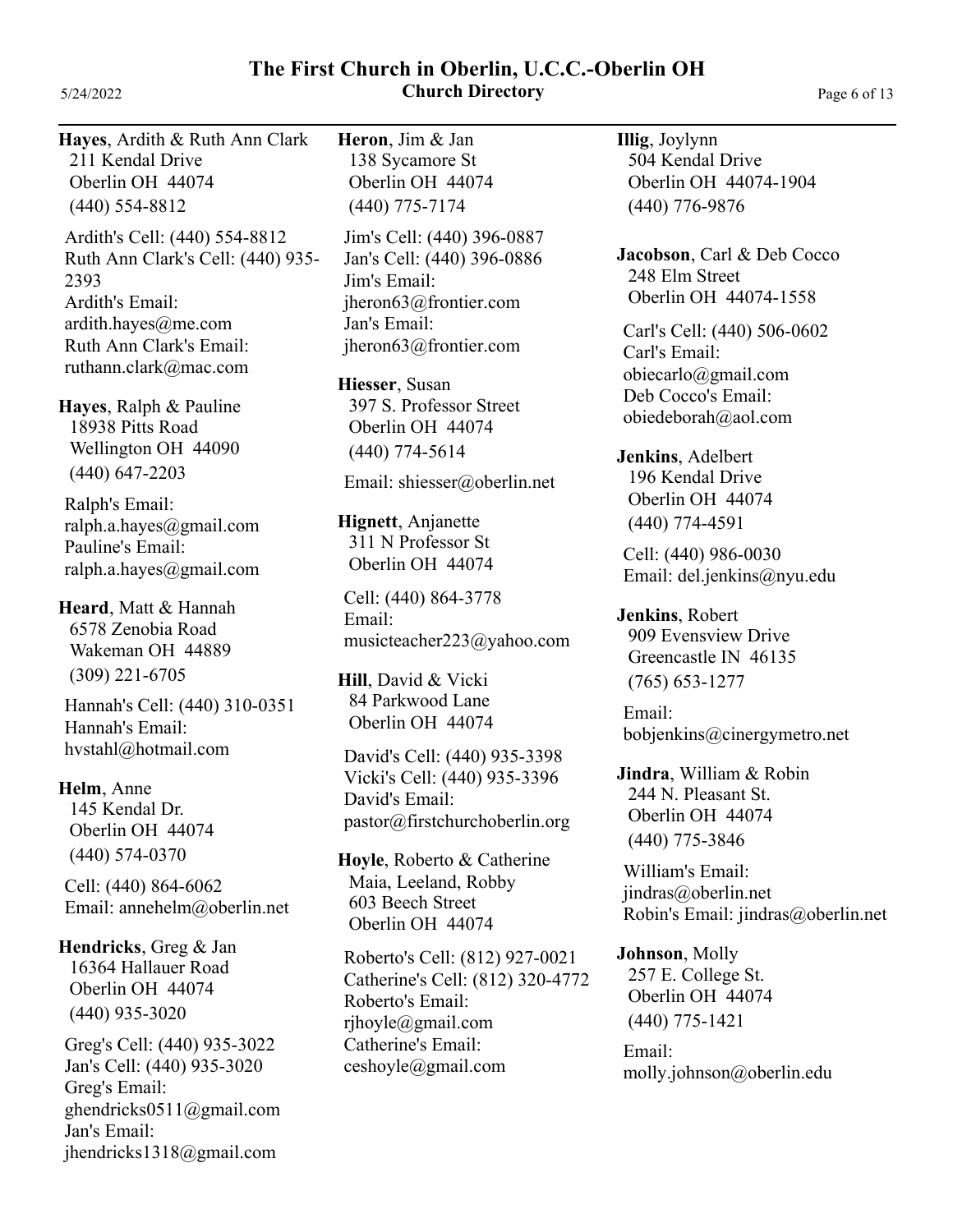### **The First Church in Oberlin, U.C.C.-Oberlin OH** 5/24/2022 **Church Directory** Page 7 of 13

**Johnson**, Stephen III (440) 775-0567 62 King St Oberlin OH 44074

Cell: (440) 935-0775 Email: sjohnson3@oberlin.net

**Jones**, Ashia (440) 452-9881 285 Connecticut Drive Elyria OH 44035

Cell: (440) 452-9881 Email: a.jones01@icloud.com

**Joppeck**, Alice (440) 965-8080 12534 Baumhart Road Amherst OH 44001

Cell: (440) 309-8080 Email: alice.joppeck@gmail.com

**Kelley**, David & Alana (440) 775-2549 227 Oak St. Oberlin OH 44074

David's Email: david.e.kelley@oberlin.edu

**Kelley**, Matthew & Tammy Zapotechne-Kelley Elias (440) 774-1547 145 Hollywood St. Oberlin OH 44074

Matthew's Cell: (440) 935-2397 Tammy Zapotechne-Kelley's Email: tzapotechne@gmail.com Tammy Zapotechne-Kelley's Cell: (440) 935-3855

**Kelley**, Solomon 145 Hollywood Street Oberlin OH 44074

Cell: (440) 935-5387

**Kepner**, Valerie & Marleen Caldwell Peter Caldwell-Kepner, Molly Caldwell-Kepner 17 Hawthorne Drive Oberlin OH 44074

Valerie's Cell: (216) 401-2194 Valerie's Email: val.kepner@oberlin.edu Marleen Caldwell's Email: marleenjoan@yahoo.com Marleen Caldwell's Cell: (440) 935-7723

**Kerchner**, Jody & Mark Parish (440) 775-3072 316 Eastern Avenue Oberlin OH 44074

Jody's Email: jody.kerchner@oberlin.edu Mark Parish's Email: msp562@yahoo.com

**Kershaw**, Mary Ann (440) 225-9285 210 Dennison Elyria OH 44035

Cell: (440) 225-9285 Email: marykmusic@yahoo.com

**Koco**, Linda 440 158 Kendal Drive Oberlin OH 44074

Cell: (216) 832-7005 Email: lindakoco@sbcglobal.net

**Koos**, Stephen & Kim 12156 Buckeye Point Drive Milllersport OH 43046

Stephen's Cell: (440) 935-5194 Stephen's Email: eyedoc31@oberlin.net Kim's Email: kimdkoos@gmail.com Kim's Cell: (440) 935-5114

**Krueck**, Diane & Rick (440) 775-0976 318 State St. Box #9 Kipton OH 44049-0009

Diane's Cell: (440) 865-0976 Diane's Email: dkruecklnb@gmail.com Rick's Email: rkrueck51@gmail.com

**Lalli**, Jean 440 51 Kendal Drive Oberlin OH 44074

**Lamont**, Dale (440) 839-2652 14639 Green Road Wakeman OH 44889-9248

**Lamont**, David (440) 839-2652 14639 Green Road Wakeman OH 44889-9248

**Lamont**, John (440) 839-2652 14639 Green Road Wakeman OH 44889-9248

**Lewis**, Beth 440 510 Kendal Drive Oberlin OH 44074

**Lin**, Pearl & Jiann 141 Kendal Drive Oberlin OH 44074-1906

Pearl's Cell: (440) 935-5049 Pearl's Email: pearlslin@gmail.com Jiann's Cell: (440) 935-6113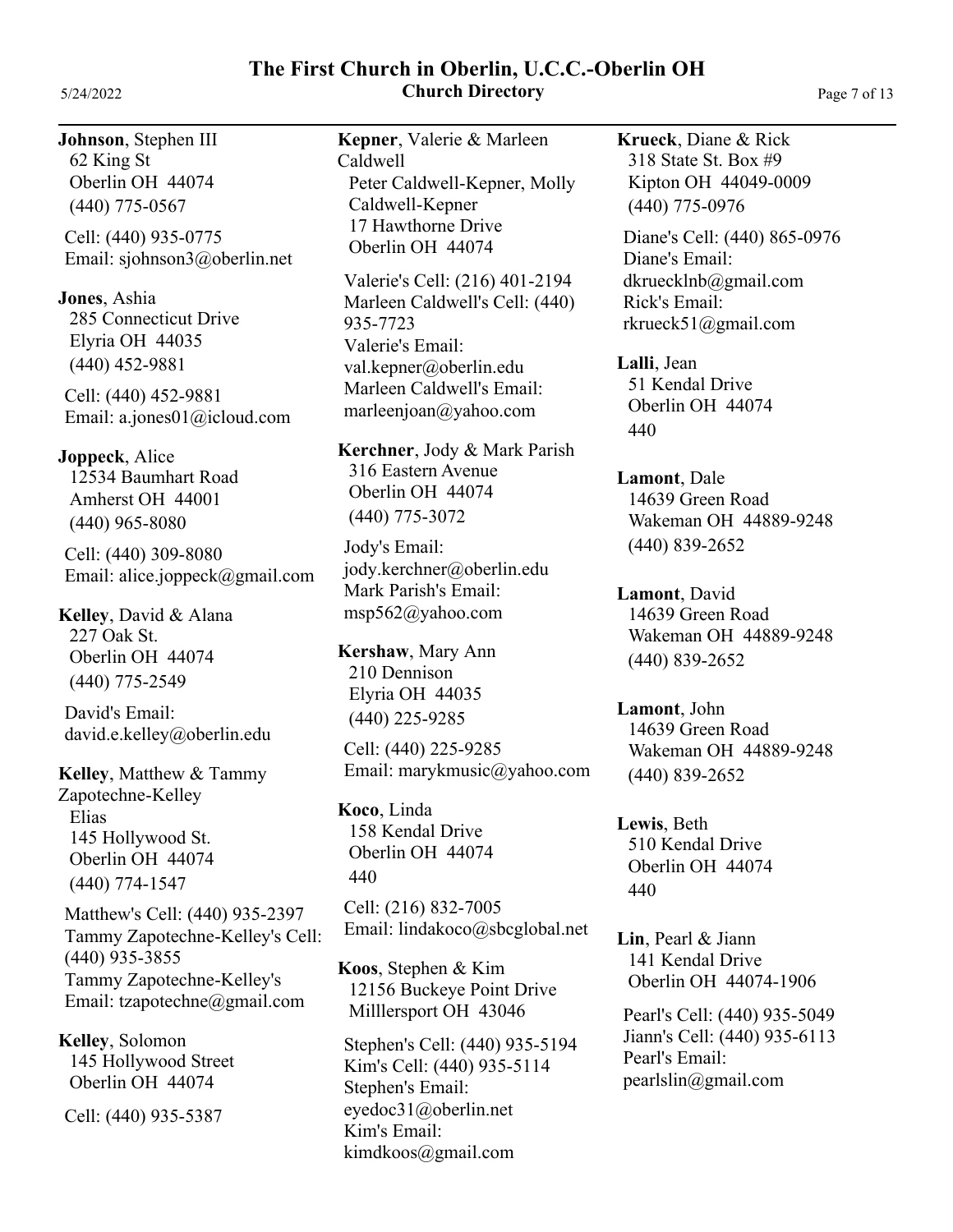**Litterst**, Janice (440) 670-2252 309 #2 N. Main Street Oberlin OH 44074

Email: janicelitterst@gmail.com

**Long**, Denise Charlotte NC

**Long**, Edward Jr. (440) 774-1592 610 Kendal Drive Oberlin OH 44074

Email: edwlong@oberlin.net

**Longsworth**, Robert & Carol (440) 774-2226 216 Kendal Dr. Oberlin OH 44074

Robert's Email: robert.longsworth@oberlin.edu Carol's Email: carol.longsworth@oberlin.edu

**Lyle-Medwid**, Sam & Scott Medwid (440) 774-4206 RETURNED MAIL Oberlin OH 44074

**MacRae**, Nancy (814) 977-8411 34 Kendal Drive Oberlin OH 44074

Cell: (814) 977-8411 Email: nancykm63@gmail.com

**Mancuso**, Katie UNKNOWN ADDRESS Oberlin OH 44074

**Mason**, Christopher & Laura Slocum Mathis, Maike 118 Woodhaven Place Oberlin 44074

**The First Church in Oberlin, U.C.C.-Oberlin OH**

Christopher's Cell: (614) 975- 3390 Christopher's Email: cmm.mason@gmail.com Laura Slocum's Email: slpslocum@yahoo.com Laura Slocum's Cell: (614) 668- 7341

**Matlak**, Emily RETURNED MAIL

**Matthews**, Gene & Sandy (440) 774-4642 39 Colony Dr. Oberlin OH 44074

Gene's Cell: (216) 536-1273 Gene's Email: eugenecmatthews@gmail.com Sandy's Cell: (440) 292-5052

**Matthews**, Jean (440) 775-1100 115 Pyle Oberlin OH 44074

**McDaniel**, Carl & Mary 495 E. College Street Oberlin OH 44074

Carl's Cell: (440) 935-1592 Carl's Email: carl.mcdaniel@oberlin.edu Mary's Email: mcmcdan@oberlin.net Mary's Cell: (440) 935-5509

**McIlroy**, Janet Cell: (614) 325-4306 (614) 921-9896 5842 Meadowbrook Ln Hilliard OH 43026

**McKibben**, W. Jeanne (440) 775-0696 94 S. Oberlin Road Oberlin OH 44074

Cell: (440) 221-8487 Email: Wjmckibben@aol.com

**Medwid**, Scott & Sam Lyle-Medwid (440) 774-4206 RETURNED MAIL Oberlin OH 44074

**Meyer**, Sue (440) 774-7393 RETURNED MAIL-NOV 2020 Oberlin OH 44074

**Miller**, Edward 41678 Butternut Ridge Road Elyria OH 44035

Cell: (330) 486-5987 Email: edoberlin@gmail.com

**Miller**, Shannon & Doug (440) 506-0379 17638 Whitehead Rd. Lagrange OH 44050

Shannon's Cell: (440) 506-0379 Shannon's Email: smiller4@oberlin.edu

**Morgan**, Max (440) 774-4629 104 Kendal Dr. Oberlin OH 44074-1905

**Morris**, Betty (440) 985-8069 347 Reamer Place Oberlin OH 44074

Cell: (440) 985-8069 Email: elizabeth.carlson.morris@gmail.c om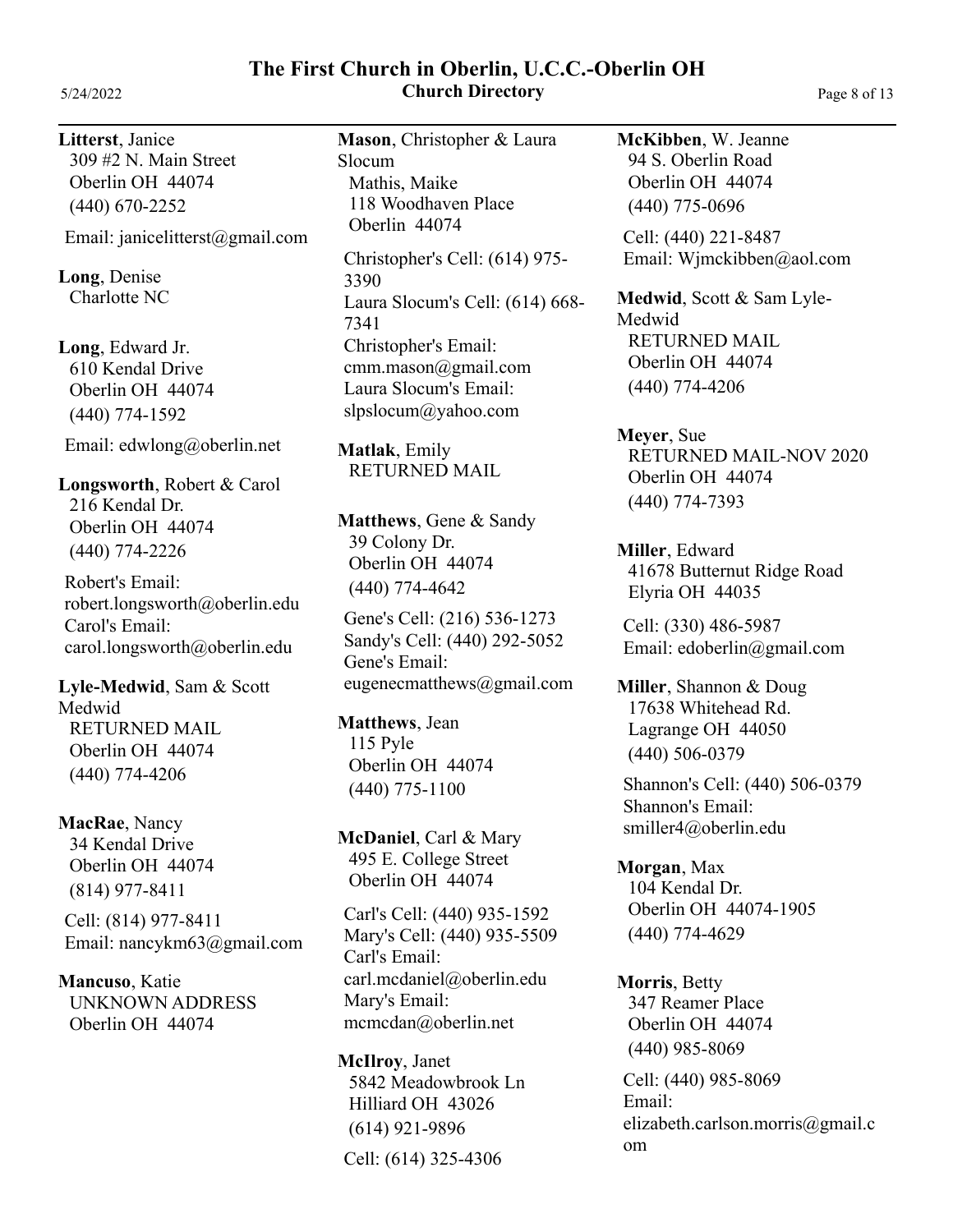## **The First Church in Oberlin, U.C.C.-Oberlin OH** 5/24/2022 **Church Directory** Page 9 of 13

**Morris**, Thelma (440) 774-3084 38 Kendal Drive Oberlin OH 44074

Email: theljeanmorris@oberlin.net

**Mulder**, Al & Sally 4931 Nettleton Road APT 5214 Medina OH 44256

Al's Cell: (216) 337-7124 Al's Email: armulder@aol.com Sally's Email: armulder@aol.com

**Murray**, Paul (440) 775-1006 382 W. Lorain St. Oberlin OH 44074

**Myerly**, Joyce (440) 774-2592 RETURNED MAIL Oberlin OH 44074

**Nary**, Andrea 1287 West 91st Street Cleveland OH 44102

Cell: (423) 930-5858 Email: zakn3@goldmail.etsu.edu

**Nelson**, Mary (440) 775-0716 280 W. Lorain St. Oberlin OH 44074

Cell: (440) 773-3013 Email: mcnelson3@yahoo.com

**Norenberg**, Eric & Kaye 75 Emma Ct Boalsburg PA 16827

**Norenberg**, Joanne (440) 774-1935 256 Kendal Drive Oberlin OH 44074

Email: jdnorenberg@oberlin.net

**Orr**, David & Elaine (440) 935-0183 114 Fairway Dr. Oberlin OH 44074

David's Cell: (440) 935-0294 David's Email: dorr@oberlin.edu Elaine's Email: elaineorr@oberlin.net Elaine's Cell: (440) 935-0183

**Parish**, Mark & Jody Kerchner (440) 775-3072 316 Eastern Avenue Oberlin OH 44074

Mark's Email: msp562@yahoo.com Jody Kerchner's Email: jody.kerchner@oberlin.edu

**Peterson**, Kristin (440) 775-4652 65 Glenhurst Drive Oberlin OH 44074

Cell: (440) 223-7814 Email: corona\_08\_51@yahoo.com

**Peterson**, Marci (440) 774-3118 32 Canterbury Circle Oberlin OH 44074

Cell: (860) 539-0851 Email: mausl9881@gmail.com

**Poirson**, Brittany (440) 935-5451 143 E. College Street, Apt. 205 Oberlin OH 44074

**Poirson**, Evan (440) 774-2643 NO FORWARDING ADDRESS **Poirson**, Judith (440) 935-5451 143 E. College Street, Apt. 205 Oberlin OH 44074

Email: jpoirson@oberlin.net

**Preston**, Dale & Kim (440) 775-2792 21 Hawthorne Dr. Oberlin OH 44074

Dale's Email: dale.preston@frontier.com Kim's Email: kimber.preston@frontier.com

**Preston**, Thayer 21 Hawthorne Drive Oberlin OH 44074

Email: thayer.preston@oberlin.edu

**Price Jones**, Laurel & Rhys (440) 774-4925 128 Pyle Rd. Oberlin OH 44074

Laurel's Cell: (202) 510-5836 Laurel's Email: lpricejones@gmail.com Rhys' Email: rhyspj@me.com Rhys' Cell: (703) 945-8916

**Pugsley**, Jim (440) 774-4031 9 Kendal Drive Oberlin OH 44074

Email: pugsley@umd.edu

**Reichard**, Kathy (203) 937-7518 250 Kendal Dr. Oberlin OH 44074

Email: reichard421@hotmail.com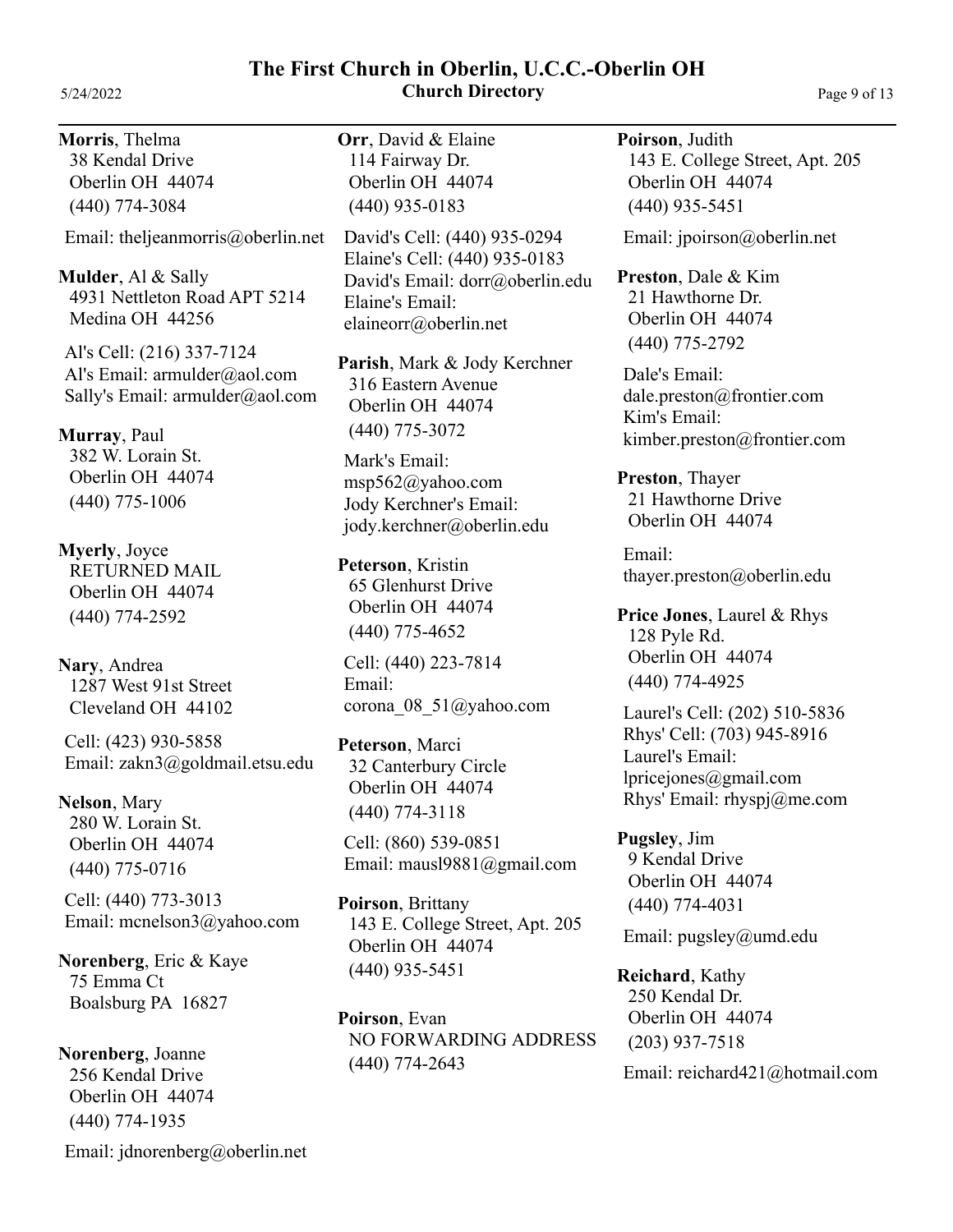**The First Church in Oberlin, U.C.C.-Oberlin OH** 5/24/2022 **Church Directory** Page 10 of 13

**Remster**, Eric & Susan (440) 420-5725 86 Pyle Road Oberlin OH 44074

Eric's Cell: (440) 420-5725 Eric's Email: eric.remster@gmail.com Susan's Email: susanremster@yahoo.com Susan's Cell: (216) 315-4129

**Rice**, Bill (440) 775-1131 265 Kendal Drive Oberlin OH 44074

Email: wmrice399f@frontier.com

**Richards**, Bruce & Phyllis Gorfain (440) 774-8412 209 Kendal Drive Oberlin OH 44074

Bruce's Email: bruce.richards@oberlin.edu

**Richards**, Pete & Prue 154 Morgan Street Oberlin OH 44074

Pete's Cell: (440) 328-5490 Pete's Email: peterichards@oberlin.net Prue's Email: pmtrichards@gmail.com Prue's Cell: (440) 309-5190

**Rimbert**, Renetta (440) 775-2343 331 S. Pleasant St. Oberlin OH 44074 **Ring**, Jennifer & Denise Scotch (440) 223-3067 40047 Whitney Road LaGrange OH 44050

Jennifer's Cell: (440) 223-3068 Jennifer's Email: deniseandjen@yahoo.com Denise Scotch's Email: deniseandjen@yahoo.com Denise Scotch's Cell: (440) 223- 3067

**Ripley**, Arthur 257 Elm Street #1 Oberlin OH 44074

Cell: (440) 506-0006

**Robertson**, Alice (440) 775-4184 12043 Pyle-S.Amherst Rd. Oberlin OH 44074

Cell: (216) 789-4487 Email: SanR1@frontier.com

**Sanderson**, John & Karla 38 N. Prospect Street Oberlin OH 44074

John's Cell: (440) 935-5813 John's Email: jrsanderson@oberlin.net Karla's Email: kwsanderson@oberlin.net Karla's Cell: (440) 935-5812

**Schaum**, Jackson 309 Edgemeer Place Oberlin OH 44074

Email: JWSchaum913@gmail.com **Schaum**, J.J. & Anne (440) 774-2474 309 Edgemeer Place Oberlin OH 44074

J.J.'s Cell: (440) 453-3298 J.J.'s Email: JJSchaum0827@gmail.com Anne's Email: APSchaum@gmail.com Anne's Cell: (440) 452-4180

**Schaum**, Miranda 309 Edgemeer Place Oberlin OH 44074

Cell: (440) 574-1575 Email: schaum.miranda@gmail.com

**Scheufler**, David & Janice (440) 539-1338 12753 Pyle S. Amherst Road Oberlin 44074

David's Cell: (440) 539-1338 David's Email: scheuflerdj@gmail.com Janice's Email: scheuflerdj@gmail.com Janice's Cell: (440) 539-1344

**Schief**, Megan (440) 935-6159 Welcome Nursing Home 417 S. Main Street, Room 120 Oberlin OH 44074

Cell: (440) 935-6159 Email: megan@oberlin.net

**Schmid**, Michael 321 Waverly Street Strongsville OH 44017

Cell: (440) 574-9293 Email: schmidm22@gmail.com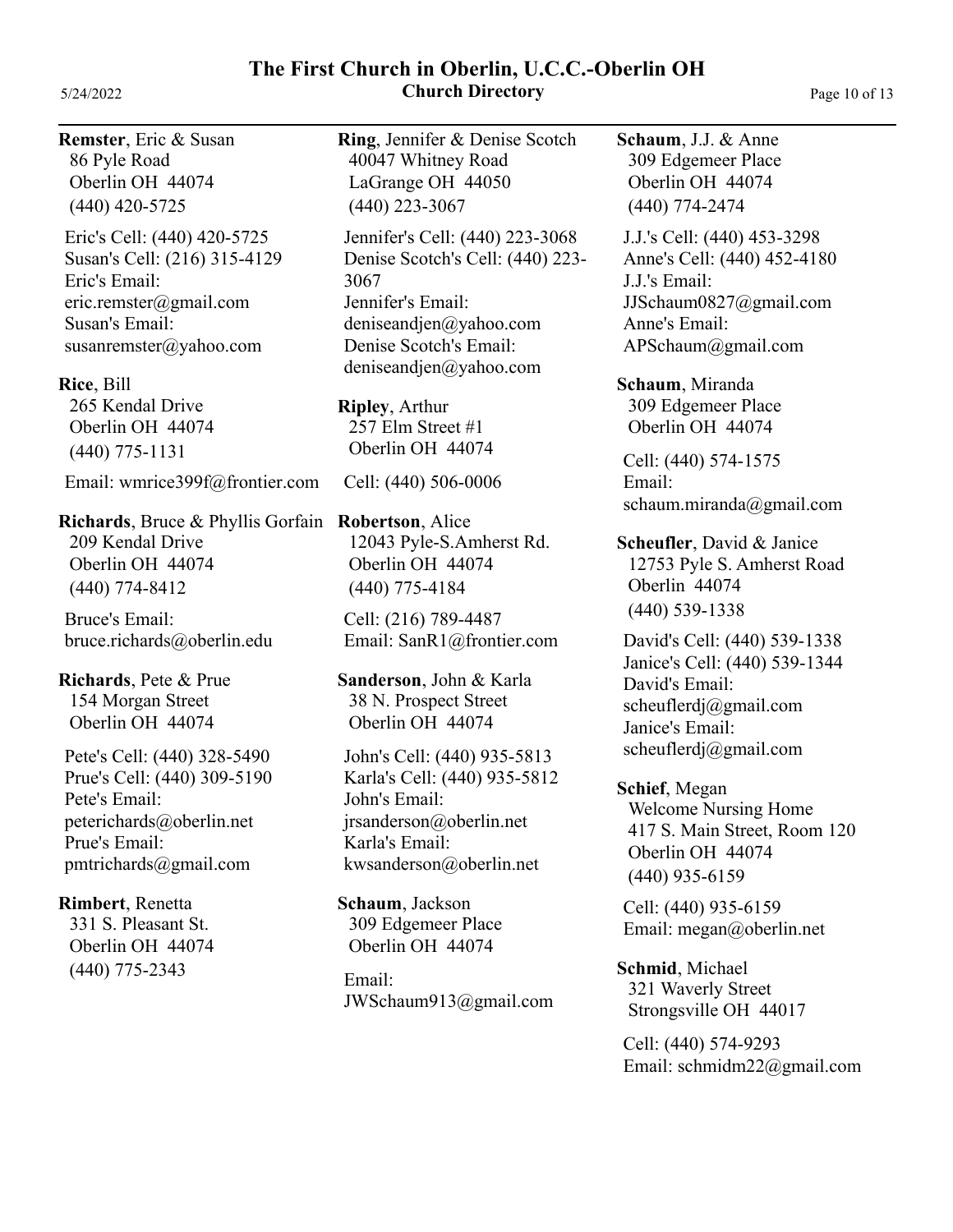**The First Church in Oberlin, U.C.C.-Oberlin OH** 5/24/2022 **Church Directory** Page 11 of 13

**Schmid**, Mike & Pamela (440) 774-4718 255 Oak St. Oberlin OH 44074

Mike's Cell: (440) 574-9408 Mike's Email: schmid22@msn.com Pamela's Email: schmid22@msn.com Pamela's Cell: (440) 574-9411

**Schmid**, Zoe NO FORWARDING ADDRESS

Email: zoevb@yahoo.com

**Schubert**, Bob & Connie (440) 774-7606 196 N. Main St. Oberlin OH 44074

Bob's Cell: (440) 935-3799 Bob's Email: ltschubert@oberlin.net Connie's Email: bcsmiles@oberlin.net Connie's Cell: (440) 774-7606

**Schubert**, Jeffrey (440) 774-7606 196 N. Main St. Oberlin OH 44074

Email: appledork@gmail.com

**Schubert**, Robert

**Schwaegerle**, Catherine (440) 774-1236 188 Kendal Drive Oberlin OH 44074

Email: paulsch@oberlin.net

**Scotch**, Denise & Jennifer Ring (440) 223-3067 40047 Whitney Road LaGrange OH 44050

Denise's Cell: (440) 223-3067 Denise's Email: deniseandjen@yahoo.com Jennifer Ring's Email: deniseandjen@yahoo.com Jennifer Ring's Cell: (440) 223- 3068

**Serio**, Patricia (440) 799-1712 82 Pyle S. Amherst Road Oberlin OH 44074

Cell: (440) 799-1712 Email: midwife@oberlin.net

**Severs**, Eric (440) 775-7390 8 Nantucket Circle Oberlin OH 44074

**Shaw**, Julia (440) 774-2055 Kendal of Oberlin Care Center, Room 415 Oberlin OH 44074-1901

Cell: (440) 774-2055 Email: jshawj@oberlin.net

**Simons**, Mary (440) 774-2895 612 Kendal Drive Oberlin OH 44074

Email: mjfsimons@yahoo.com

**Simonson**, Bruce & Sue (440) 774-8220 108 King St. Oberlin OH 44074

Sue's Email: sue.simonson@gmail.com **Siron**, Dwight & Janet (440) 839-2618 6401 Lincoln Rd. Wakeman OH 44889

Dwight's Email: djsiron@frontier.com

**Skelley-Watts**, Joan

(440) 963-0788 1023 Nautical Drive Vermilion OH 44089

Cell: (440) 963-0788 Email: joansw@centurylink.net

**Slocum**, Harold & Linda 104 Woodhaven Pl. Oberlin OH 44074

Harold's Cell: (440) 759-3173 Harold's Email: heslocum@gmail.com Linda's Email: lrslocum@gmail.com Linda's Cell: (440) 935-0487

**Slocum**, Laura & Christopher Mason Mathis Mason, Maike Mason 118 Woodhaven Place Oberlin 44074

Laura's Cell: (614) 668-7341 Laura's Email: slpslocum@yahoo.com Christopher Mason's Email: cmm.mason@gmail.com Christopher Mason's Cell: (614) 975-3390

**Slowik**, Vicky Cell: (440) 935-7022 (440) 915-2863 346 Reamer Place Oberlin OH 44074

**Smith**, Anne 43053 Hastings Road Oberlin OH 44074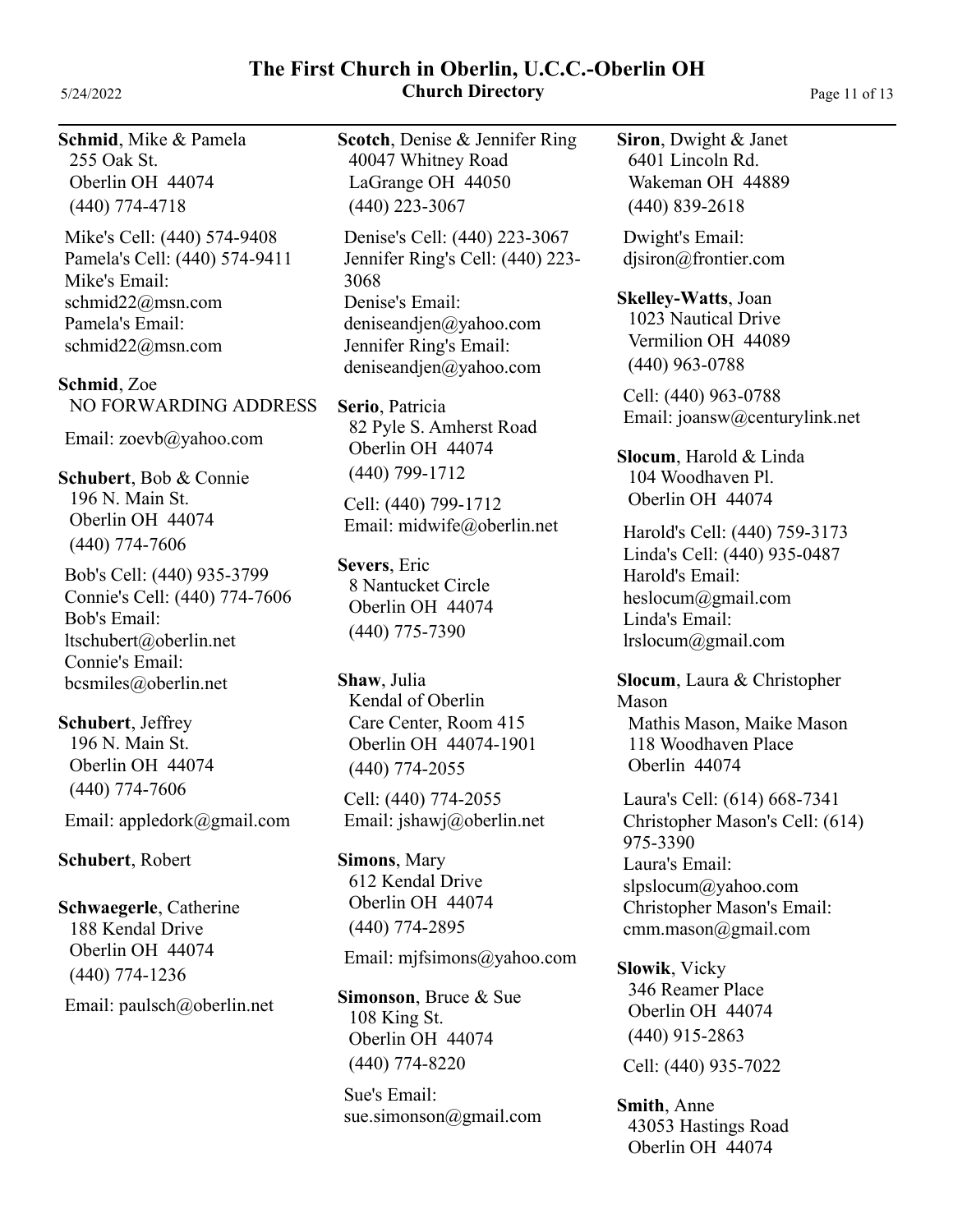### **Smith**, Irene

(440) 774-7514 614 Kendal Oberlin OH 44074

Cell: (216) 704-3232 Email: reniestifele@gmail.com

**Sprague**, Anne 44 Orchard Street Oberlin OH 44074

Cell: (440) 396-5010 Email: spragueag@gmail.com

**Steele**, Diana & Peter Thomas Mariana Thomas, Eliza Jane Thomas (440) 774-4995 166 S. Cedar Street Oberlin OH 44074

Diana's Cell: (440) 865-2342 Diana's Email: dsteele@nasw.org Peter Thomas' Email: pjthomas@case.edu Peter Thomas' Cell: (440) 506- 2406

**Stefanides**, Gabe 2213 Lark Brooke Wenatchee WA 98801

Cell: (509) 264-0175 Email: gabe.stefanides@oberlin.edu

**Taylor**, Tom & Holly 440 24072 Stonehedge Dr Westlake OH 44145

**Taylor**, Tom & Shirley 45 Kendal Drive Oberlin OH 44074

(440) 774-3257

**The First Church in Oberlin, U.C.C.-Oberlin OH**

Tom's Cell: (617) 610-6287 Tom's Email: tom@adsum.com Shirley's Email: shirley@adsum.com Shirley's Cell: (857) 919-0315

**Terrill**, Elizabeth (419) 602-9132 2617 Columbia Lakes Drive Apt. 2D Columbia IL 62236

Email: reveterrill@gmail.com

**Thomas**, Peter & Diana Steele Mariana, Eliza Jane (440) 774-4995 166 S. Cedar Street Oberlin OH 44074

Peter's Cell: (440) 506-2406 Peter's Email: pjthomas@case.edu Diana Steele's Email: dsteele@nasw.org Diana Steele's Cell: (440) 865- 2342

**Thompson**, Ralph & Becky 139 Pyle Road Oberlin OH 44074

Ralph's Cell: (440) 506-7375 Ralph's Email: ralphandbecky@oh.rr.com Becky's Email: ralphandbecky@oh.rr.com Becky's Cell: (440) 506-7376 **Thompson**, Rob & Janis (440) 774-2369 216 Hollywood St. Oberlin OH 44074

Rob's Email: robert.q.thompson@oberlin.edu Janis' Email: jthompso@lorainccc.edu Janis' Cell: (440) 935-5095

**Vanderbilt**, William & Christine 13676 West Road Oberlin OH 44074

William's Cell: (630) 335-3684 William's Email: william\_vanderbilt@hotmail.com Christine's Email: christfish7@hotmail.com Christine's Cell: (630) 742-7875

**Velto**, Margaret (919) 999-6173 135 W. Lorain Street, OCMR 2826 Oberlin OH 44074

Cell: (919) 999-6173 Email: mvelto@oberlin.edu

**Wargo**, Susan (440) 355-6642 236 Taylor Blvd. LaGrange OH 44050

Email: ssswargo@juno.com

**Webster**, Jacob (440) 396-0156 46360 Telegraph Road Amherst OH 44001

Email: gascap82@gmail.com

**Webster**, Joan 257 W. College St. Oberlin OH 44074